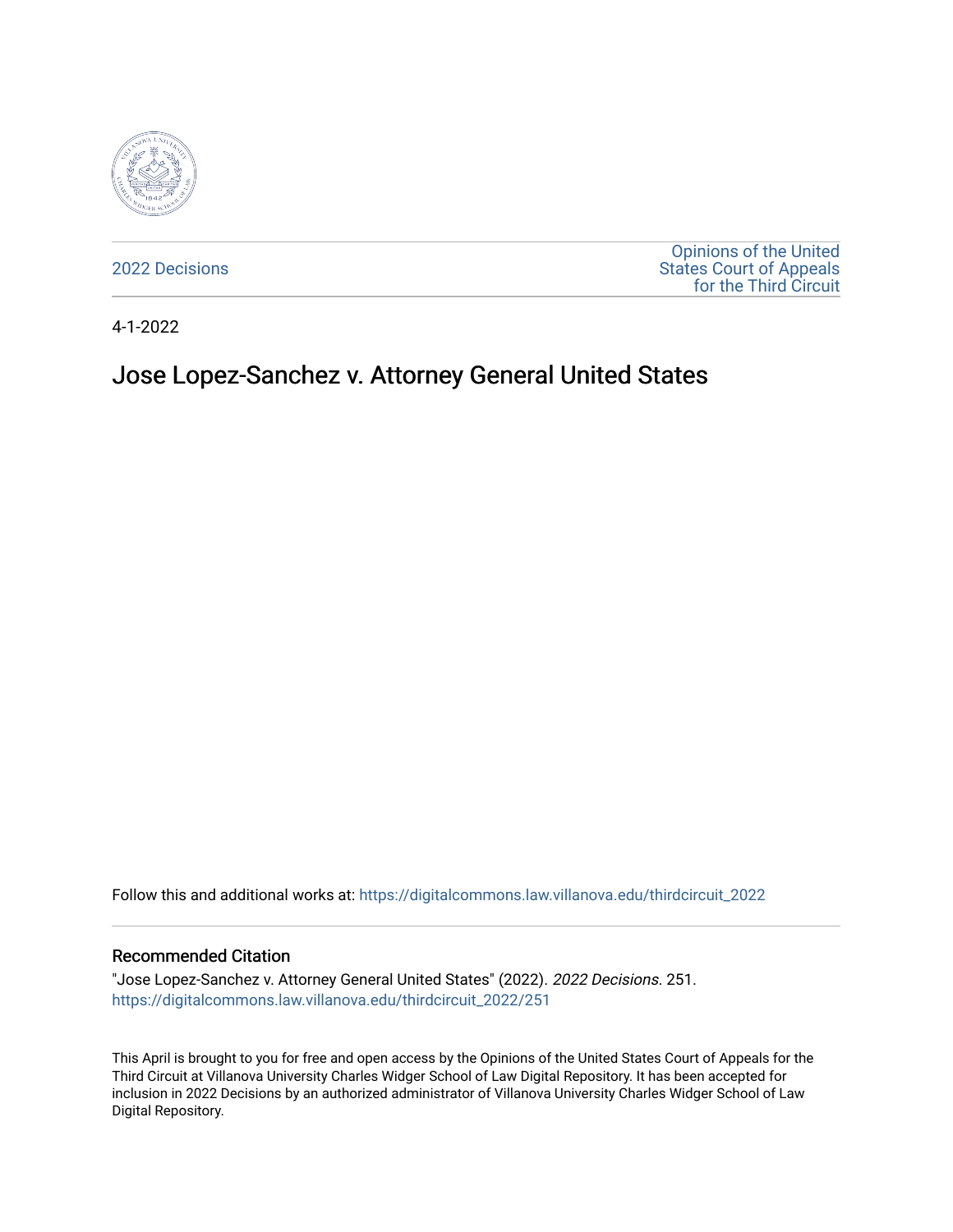#### **NOT PRECEDENTIAL**

#### UNITED STATES COURT OF APPEALS FOR THE THIRD CIRCUIT

 $\frac{1}{2}$ 

No. 20-3283  $\frac{1}{2}$ 

### JOSE EDUARDO LOPEZ-SANCHEZ, Petitioner

v.

## ATTORNEY GENERAL OF THE UNITED STATES OF AMERICA  $\mathcal{L}_\text{max}$  , where  $\mathcal{L}_\text{max}$  is the set of the set of the set of the set of the set of the set of the set of the set of the set of the set of the set of the set of the set of the set of the set of the set of the se

On Petition for Review of an Order of the Board of Immigration Appeals (Agency No. A216-647-080) Immigration Judge: Jack H. Weil

Submitted Pursuant to Third Circuit LAR 34.1(a) May 19, 2021

\_\_\_\_\_\_\_\_\_\_\_\_\_\_\_\_\_\_\_\_\_\_\_\_\_\_\_\_\_\_\_\_\_\_\_\_

CHAGARES, Chief Judge, PHIPPS and COWEN, Circuit Judges

(Opinion filed: April 1, 2022)  $\frac{1}{2}$ 

> OPINION\*  $\overline{\phantom{a}}$

PER CURIAM

Jose Eduardo Lopez-Sanchez, proceeding pro se, petitions for review of a decision

of the Board of Immigration Appeals ("BIA") dismissing his appeal of a decision of an

<sup>\*</sup> This disposition is not an opinion of the full Court and pursuant to I.O.P. 5.7 does not constitute binding precedent.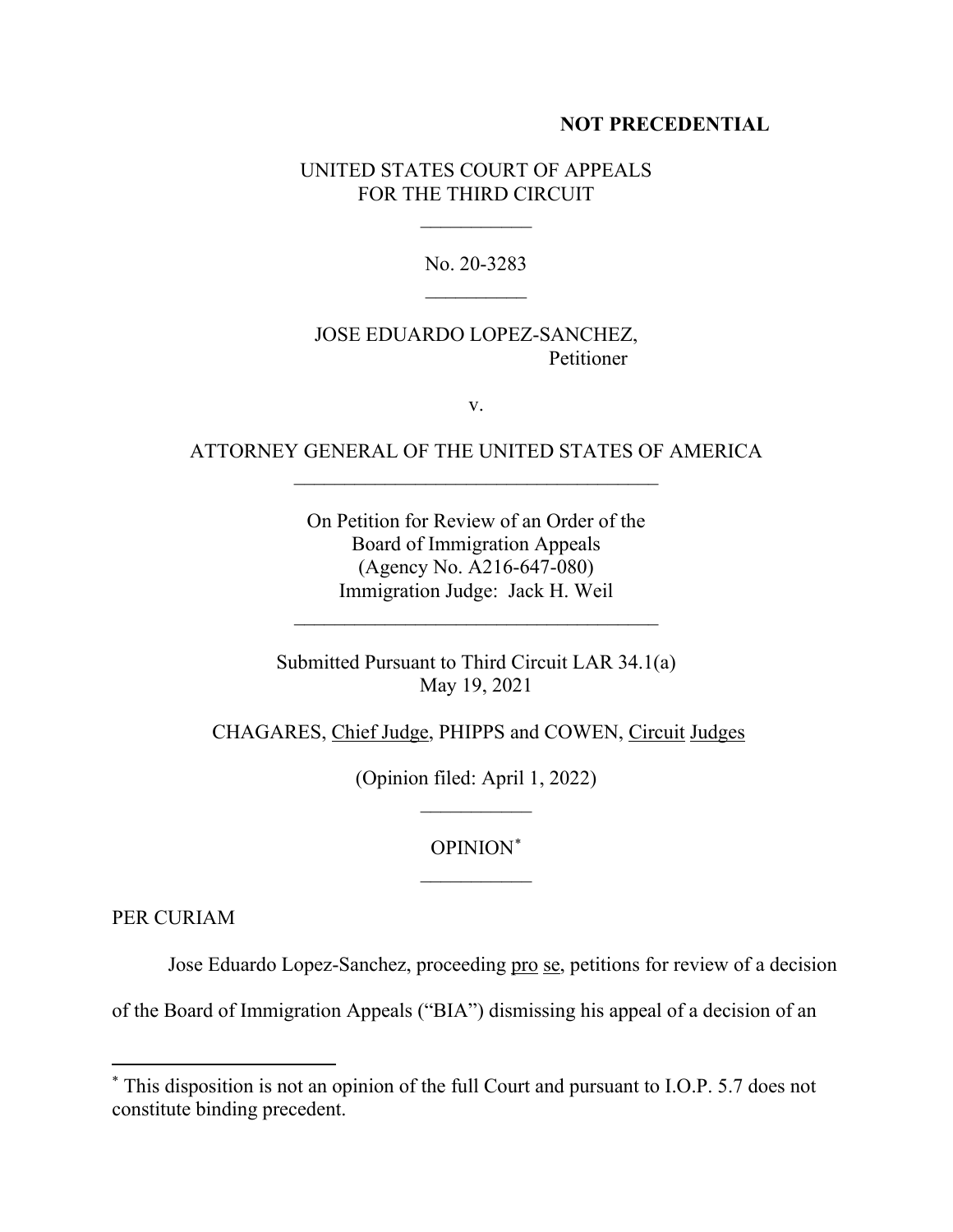Immigration Judge ("IJ") denying his applications for relief from removal. For the reasons that follow, we will deny the petition for review.

Lopez-Sanchez is a native and citizen of Mexico. He entered the United States in 2012 at the age of seventeen. In 2020, the Department of Homeland Security issued a notice to appear charging that he was removable for being present in the United States without having been admitted or paroled. Through counsel, Lopez-Sanchez conceded that he was removable and applied for asylum, withholding of removal, and relief under the Convention Against Torture.

At his hearing, Lopez-Sanchez testified that in 2011 he attended a party in the community where his uncle lived, which was about a half hour drive from his own home in Guanajuato, Mexico. After his uncle had an altercation with someone at the party, Lopez-Sanchez and his uncle left. As they were driving, they saw two cars blocking the road. Lopez-Sanchez's uncle told Lopez-Sanchez to run and hide. Lopez-Sanchez ran, heard bullets ricocheting in his direction, and saw the shooters from afar. His uncle ran the opposite way. Lopez-Sanchez stated that the shooting was probably related to the altercation, but he did not know who that involved.

Lopez-Sanchez never spoke to his uncle again. Three days after the incident, his father arranged to send him to the United States. Before Lopez-Sanchez left, his father told him that vehicles were driving by their home. No one threatened or harmed Lopez-Sanchez's parents or siblings after he left. Lopez-Sanchez, however, was unable to enter the United States. He then lived with his sister in Michoacan, Mexico, where he stayed

2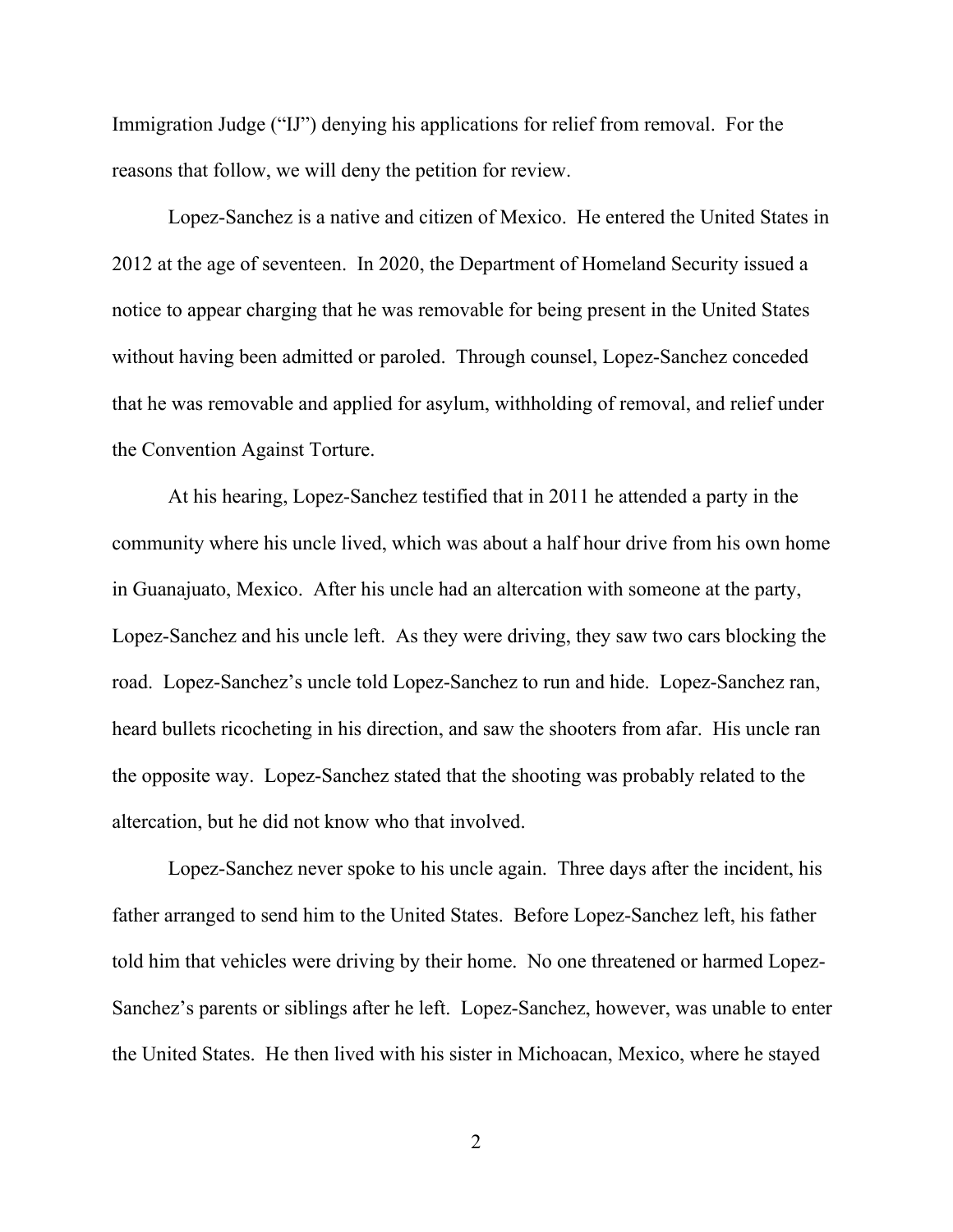inside and was not threatened or harmed. He learned then that his uncle was involved in organized crime. In 2012, Lopez-Sanchez entered the United States without inspection.

Lopez-Sanchez also testified that in December 2019 the Jalisco New Generation Cartel kidnapped and killed his uncle, who belonged to the rival Santa Rosa Cartel. His uncle's body was dismembered, and photographs were posted on Facebook. The Jalisco Cartel left a note with the body that included a list of persons that the group planned to harm. Lopez-Sanchez did not know the persons on the list and his name was not on it.

Lopez-Sanchez stated that his uncle was like a second father to him, that they spent a lot of time together, and that persons in the community viewed them as family. He did not know if anyone had harmed his uncle's children or his aunt. Lopez-Sanchez feared that the gang members who killed his uncle might have gotten his name from his uncle and that they will come for him if he is removed.

 The IJ found Lopez-Sanchez credible but ruled that he had failed to prove that he has a well-founded fear of persecution on account of a protected ground, as required for asylum, or meet the higher burden of proof required for withholding of removal. The IJ stated that Lopez-Sanchez had never been threatened or harmed in Mexico aside from the 2011 incident when his uncle appears to have been the target, and that Lopez-Sanchez did not know who was involved in that incident. The IJ found no evidence showing that the 2011 incident and his uncle's murder were connected or that the Jalisco Cartel knew about Lopez-Sanchez, and noted that it was not known why his uncle was harmed aside from the fact that he was involved with a rival organized crime group.

The IJ concluded that there was insufficient evidence showing that anyone was

3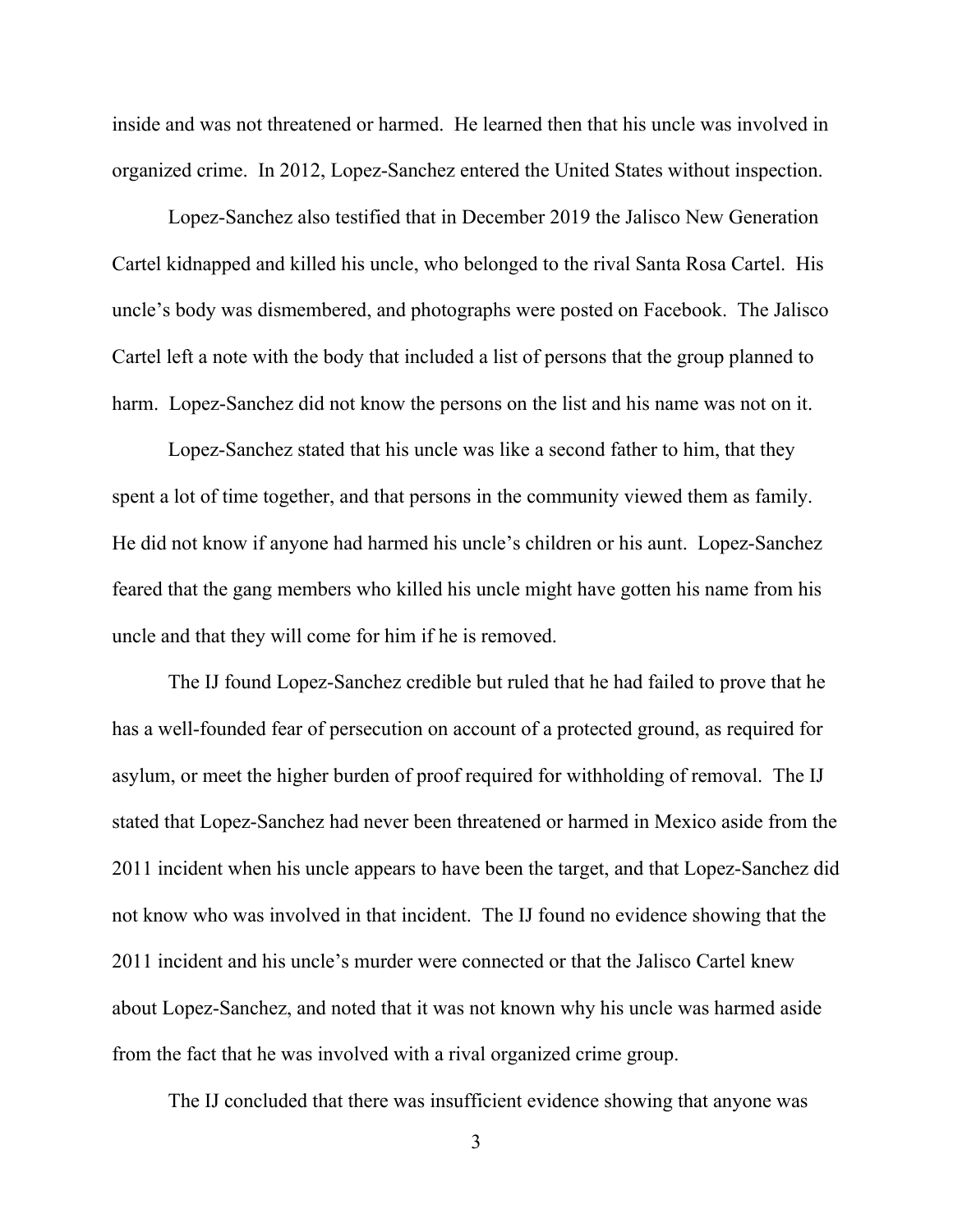interested in persecuting or torturing Lopez-Sanchez. He also rejected Lopez-Sanchez's claim that he would be persecuted on account of his membership in a particular social group – family members of his uncle – because no other family members had been harmed or threatened. Regarding Lopez-Sanchez's CAT claim, the IJ stated that he had not shown that the government would torture him or that it would be aware of harm and knowingly fail to protect him.

On appeal, the BIA ruled, for substantially the same reasons stated by the IJ, that Lopez-Sanchez had not met his burden of proof for the relief he sought. It upheld the IJ's determinations that Lopez-Sanchez did not establish past persecution or a well-founded fear of persecution on account of a protected ground – race, religion, nationality, membership in a particular social group, or political opinion. See  $8 \text{ U.S.C. } \frac{6}{5} \cdot 1158(b)(1);$ 8 U.S.C.  $\S 1101(a)(42)$ .<sup>1</sup> The BIA stated that Lopez-Sanchez had not shown a nexus between his past or feared harm and a protected ground.<sup>2</sup>

The BIA also upheld the denial of CAT relief. It ruled that the IJ did not clearly err in predicting the likelihood of harm to Lopez-Sanchez, even considering the country

 $<sup>1</sup>$  The IJ did not directly address past persecution, but he appears to have stated that, if</sup> Lopez-Sanchez was persecuted, it was not on account of a protected ground. See IJ's Dec. at 10.

 $<sup>2</sup>$  The IJ also concluded that Lopez-Sanchez's asylum application was untimely and that</sup> he had not shown that he could not relocate in Mexico or that the government was unable or unwilling to protect him. The BIA did not reach these issues.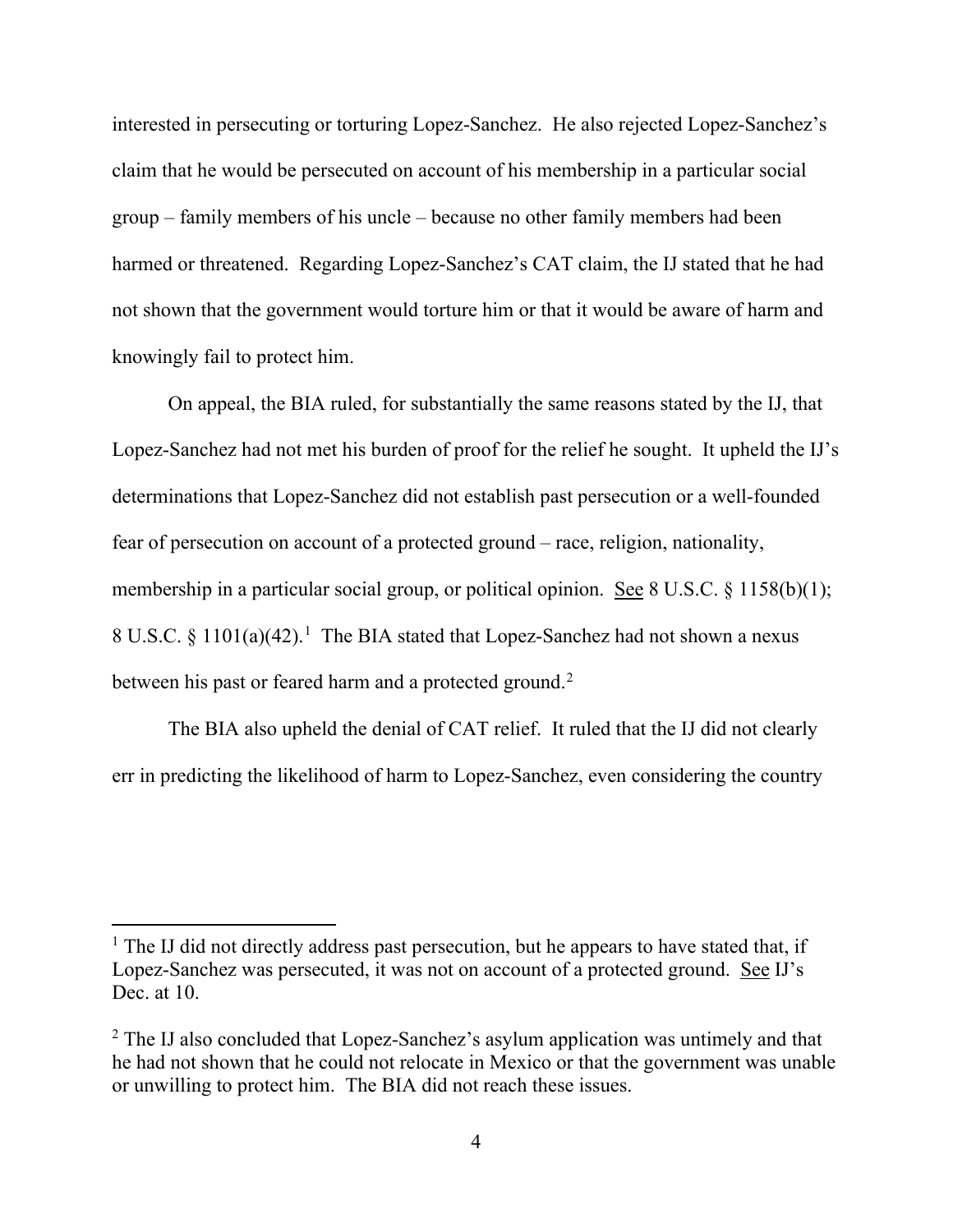conditions. The BIA recognized evidence of corruption and cartel violence in Mexico but stated that it did not show that Lopez-Sanchez faced an individualized risk of harm.<sup>3</sup>

We have jurisdiction over Lopez-Sanchez's petition for review pursuant to 8 U.S.C. § 1252(a). We review the BIA's factual determinations, including whether Lopez-Sanchez suffered past persecution or has a well-founded fear of persecution on account of a protected ground, for substantial evidence. See Ndayshimiye v. Att'y Gen., 557 F.3d 124, 128, 131 (3d Cir. 2009). Under this standard, we uphold such determinations "unless the record evidence would compel any reasonable factfinder to conclude to the contrary." Id. at 128. The same standard applies to factual challenges to CAT orders. Nasrallah v. Barr, 140 S. Ct. 1683, 1692 (2020).

Lopez-Sanchez argues that he established past persecution and a well-founded fear of persecution on account of his membership in the particular social group of family members of his uncle. He contends that this group is a cognizable particular social group, that he needed to flee Mexico after he witnessed gang members shoot at his uncle in 2011, and that he will be persecuted in light of the killing of his uncle in 2019.

The IJ and the BIA did not address whether family members of Lopez-Sanchez's uncle constitutes a cognizable particular social group. It is unnecessary to consider this question here because substantial evidence supports the determination that Lopez-Sanchez did not establish that he was or will be harmed on account of his membership in such a group. See Gomez-Zuluaga v. Att'y Gen., 527 F.3d 330, 340-45 & n.10, 348 (3d

<sup>&</sup>lt;sup>3</sup> The BIA also upheld the IJ's denial of voluntary departure. This ruling is not at issue.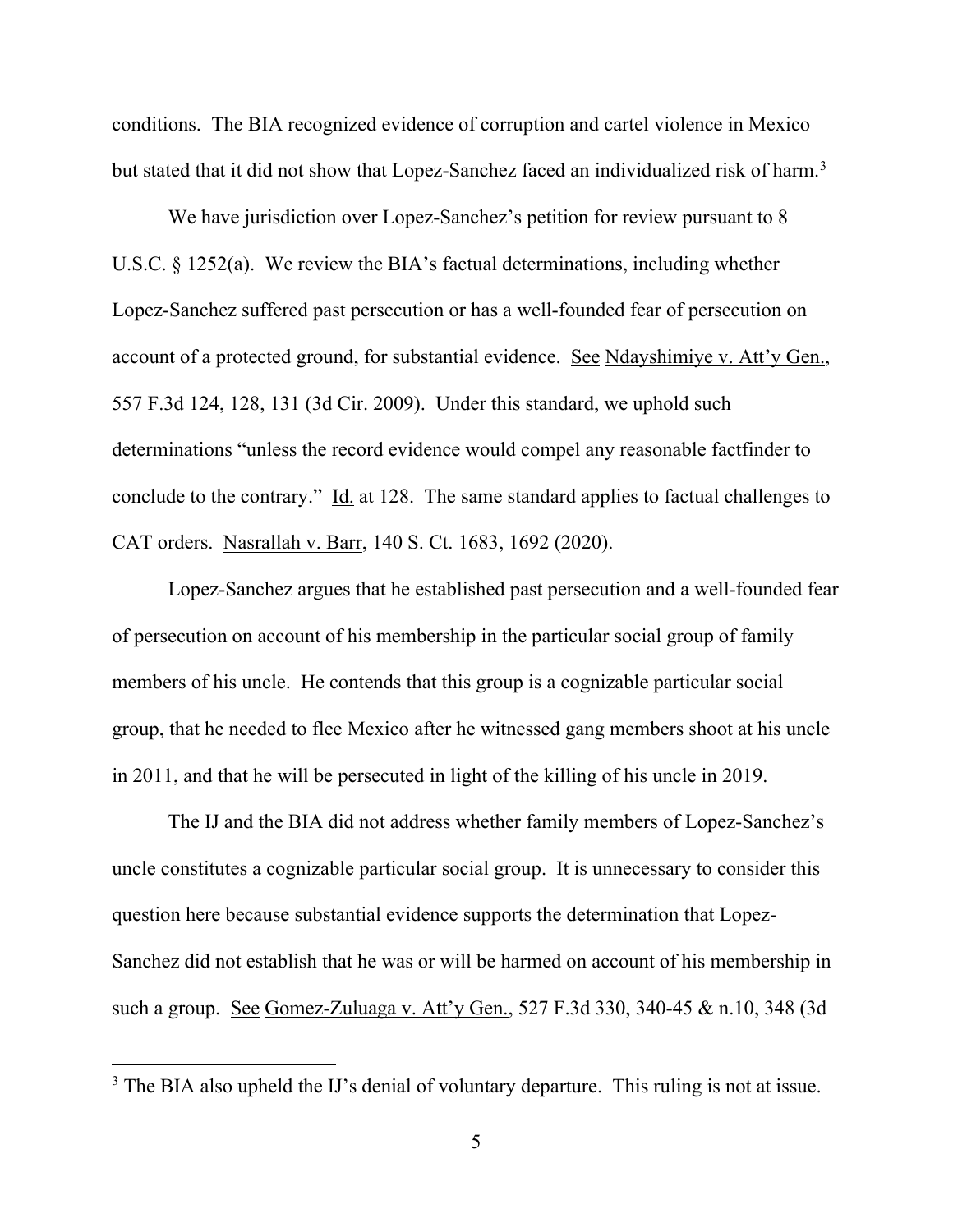Cir. 2008) (discussing burden of proof for asylum and withholding of removal and finding it unnecessary to decide whether a particular social group was cognizable).4

Lopez-Sanchez's testimony supports the conclusion that the Jalisco Cartel appears to have killed his uncle because he was in a rival drug trafficking organization. There is no evidence that other family members have been harmed. To the extent Lopez-Sanchez contends that he is at risk because he was present during the incident in 2011 and was close with his uncle, as the BIA and the IJ recognized, the record does not reflect that the 2011 incident and 2019 murder were related or that the Jalisco Cartel is interested in him. The record does not compel a conclusion contrary to that reached by the BIA.

Lopez-Sanchez also argues that he satisfied his burden of proof for CAT relief. He asserts that gang members will kill him because they will think he returned to Mexico for revenge due to his uncle's murder. The record, however, does not reflect that gang members know Lopez-Sanchez or compel the conclusion that he will likely be harmed if removed. See Myrie v. Att'y Gen., 855 F.3d 509, 516 (3d Cir. 2017) (addressing burden of proof for CAT relief).<sup>5</sup>

No relief is due on Lopez-Sanchez's additional arguments. He contends that the IJ did not notify him that corroborating evidence would be required to support his claims, but the IJ did not reject his claims based on a lack of corroborating evidence. Similarly,

<sup>&</sup>lt;sup>4</sup> We have, however, encouraged the IJ and BIA to decide the cognizability of a particular social group before addressing the nexus requirement. Serrano-Alberto v. Att'y Gen., 859 F.3d 208, 219 n.5 (3d Cir. 2017).

<sup>&</sup>lt;sup>5</sup> To the extent Lopez-Sanchez states in his brief that he was threatened by the same gang member who killed his uncle, see Brief at 9, he did not testify to any such threat.